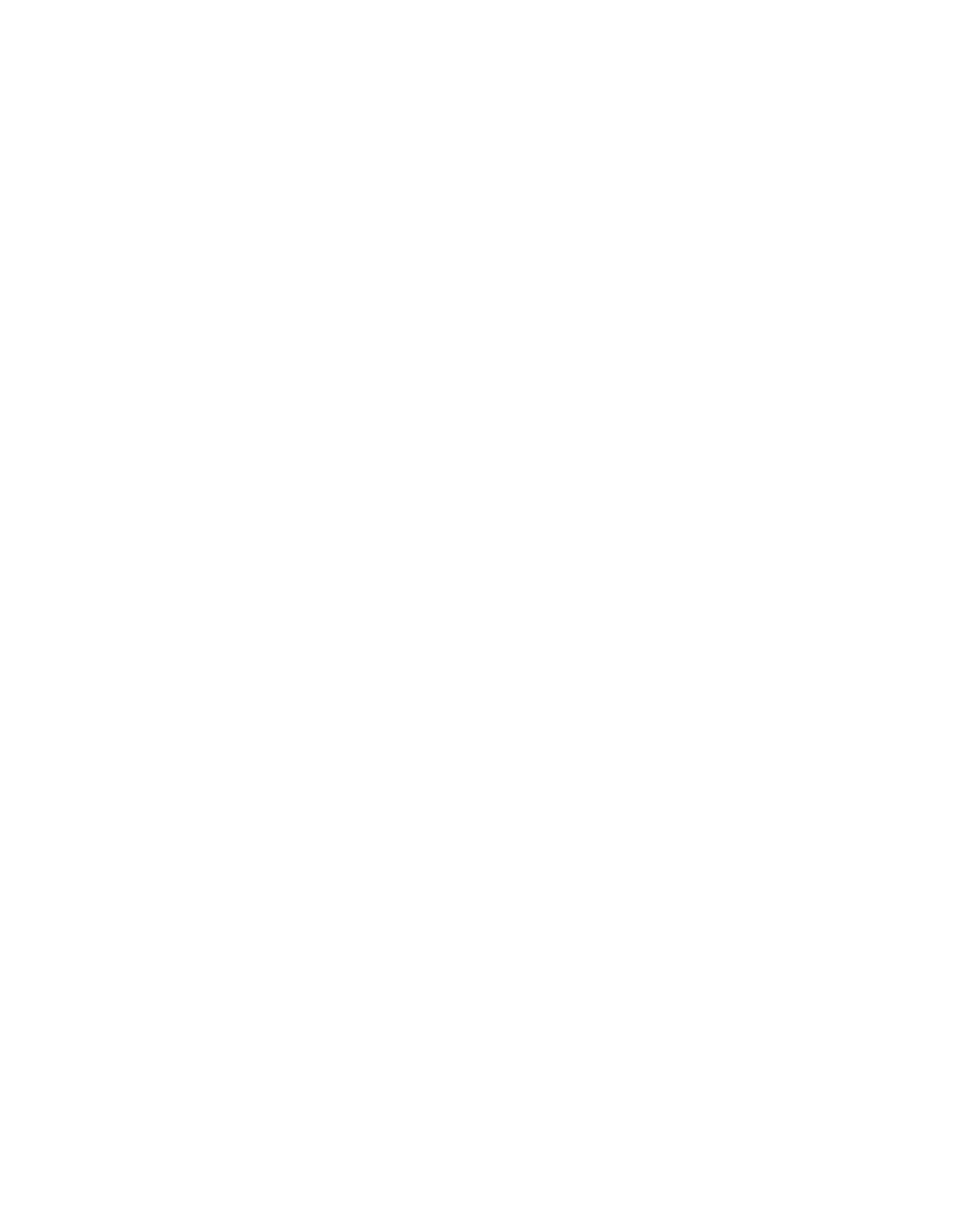#### **Statement by Mr. Déogratias Mwana Nyembo MUTOMBO Governor of Banque Centrale du Congo (Democratic Republic of Congo) April 8, 2021**

*We wish to express our deepest sympathies for the loss of lives and the suffering caused by the Covid-19 pandemic worldwide.*

#### I. GLOBAL OUTLOOK AND POLICY PRIORITIES

#### *Global Outlook and Policy Priorities*

The global economy is projected to rebound strongly in 2021 albeit at a various pace depending on regions, country income, and vaccine rollout. Swift and bold policy actions across all countries have helped mitigate the social and economic impact of the pandemic in 2020 and continued accommodative fiscal and monetary policies in 2021 would help increase global activity this year. Countries in general should avoid a premature withdrawal of policy support given the highly uncertain global outlook.

Over the medium-term, global growth is projected to decelerate somewhat as a result of the scarring effects of the pandemic and the impact on potential growth, as well as the net effects of demographics and human capital on the supply of labor. Despite the medium-term growth deceleration, upside risks dominate due in part to the vaccine rollout in several countries, as well as the abundant savings accumulated worldwide. That said, given the uncertain path of the pandemic and the uneven vaccine coverage —much more widespread in advanced economies than in emerging markets and low income-countries— policies moving forward should be tailored to country circumstances depending on the stage of their economic recovery.

Tackling the longer-term challenges of supporting productivity-enhancing investments and strengthening resilience to climate change while also reducing inequalities within countries will also be essential to sustain growth moving forward.

#### *Addressing a Growing Divergence*

The economic damages caused by the pandemic on emerging markets and low-income countries have been more severe than in advanced economies and are likely to be long-lasting, thus requiring strong and sustained support from the international community. Easing access to vaccines is key, and we call on continued global efforts to assist in their purchase and distribution, including through multilateral support to the COVAX initiative. This is not a morale issue but an economic and financial imperative.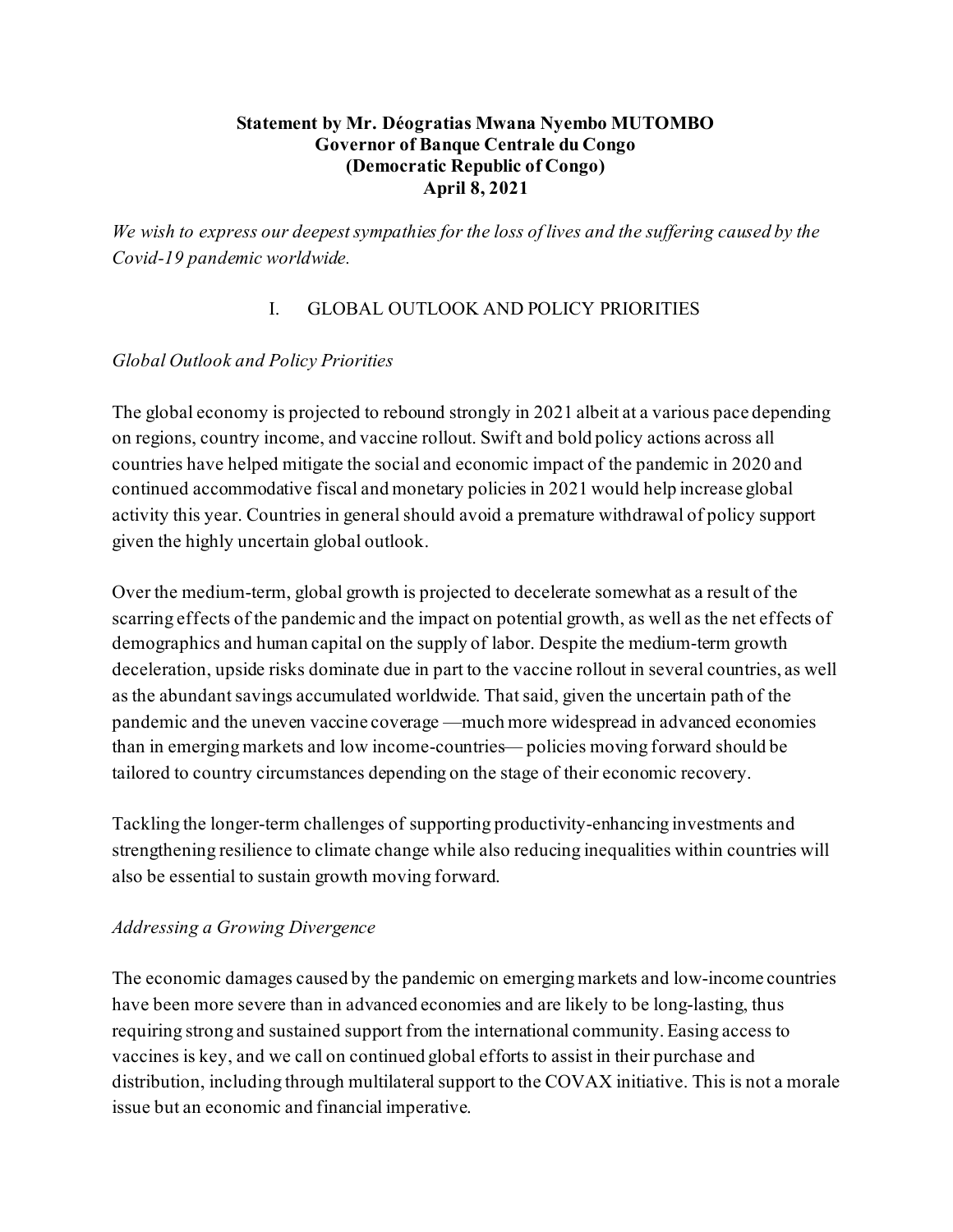Many emerging market economies and low-income countries, most notably in Africa, are experiencing major setbacks in their achievements in key social areas of recent years, as well as in their efforts to reduce poverty, as they entered the crisis with very limited fiscal space and elevated debt levels. This reduced room for maneuver has considerably hampered their efforts to fight the pandemic and protect the poor, with women and the youth being hit the hardest. The crisis, as a result, is leading to a divergence in per capita incomes between advanced economies, on the one hand, and emerging market and developing economies, on the other. While the latter should continue to actively support their economies and resume their pre-pandemic structural reforms as soon as feasible, multilateral and bilateral partners should remain closely engaged with them and support their policy efforts to put growth on a more robust and sustainable path. As advanced economies emerge more rapidly from the crisis, they should also be mindful of the impact of their policies, notably monetary policy tightening, on emerging market economies and low-income countries.

### II. GLOBAL POLICY AGENDA——BOLSTERING THE RECOVERY AND COUNTERING THE DIVERGENCE

The support that the IMF has provided to the membership during these unprecedented times has been significant and should be maintained until the world economy fully recovers from the crisis. The Global Policy Agenda (GPA) adequately outlines the relevant priorities and the important areas of work that the Fund should pursue in the period ahead to help the membership exit the crisis and lay the foundations for a strong and sustained recovery. We are pleased to express our broad support to the GPA.

We continue to highly value the role of Fund surveillance in its traditional areas of intervention as well as in macro-financial analysis, and we look forward to forthcoming reviews of its surveillance toolkits, including the IMF's Institutional View on capital flows.

Given the high uncertainty and great divergence between advanced economies and emerging markets and developing countries regarding the pace of the recovery and per capita income paths, we emphasize the importance of policy coordination and strong international cooperation, including on vaccine distribution, to support a more even global recovery. Securing a transformational recovery by seizing the moment to support a green, digital, and inclusive global economy is also vital. In particular, the Fund should provide adequate support to members with less-diversified economies that embark on transformative policies to spur economic diversification and boost resilience. Low- and middle-income countries, notably those that are tourism-dependent and/or commodity exporters, have suffered disproportionally from the current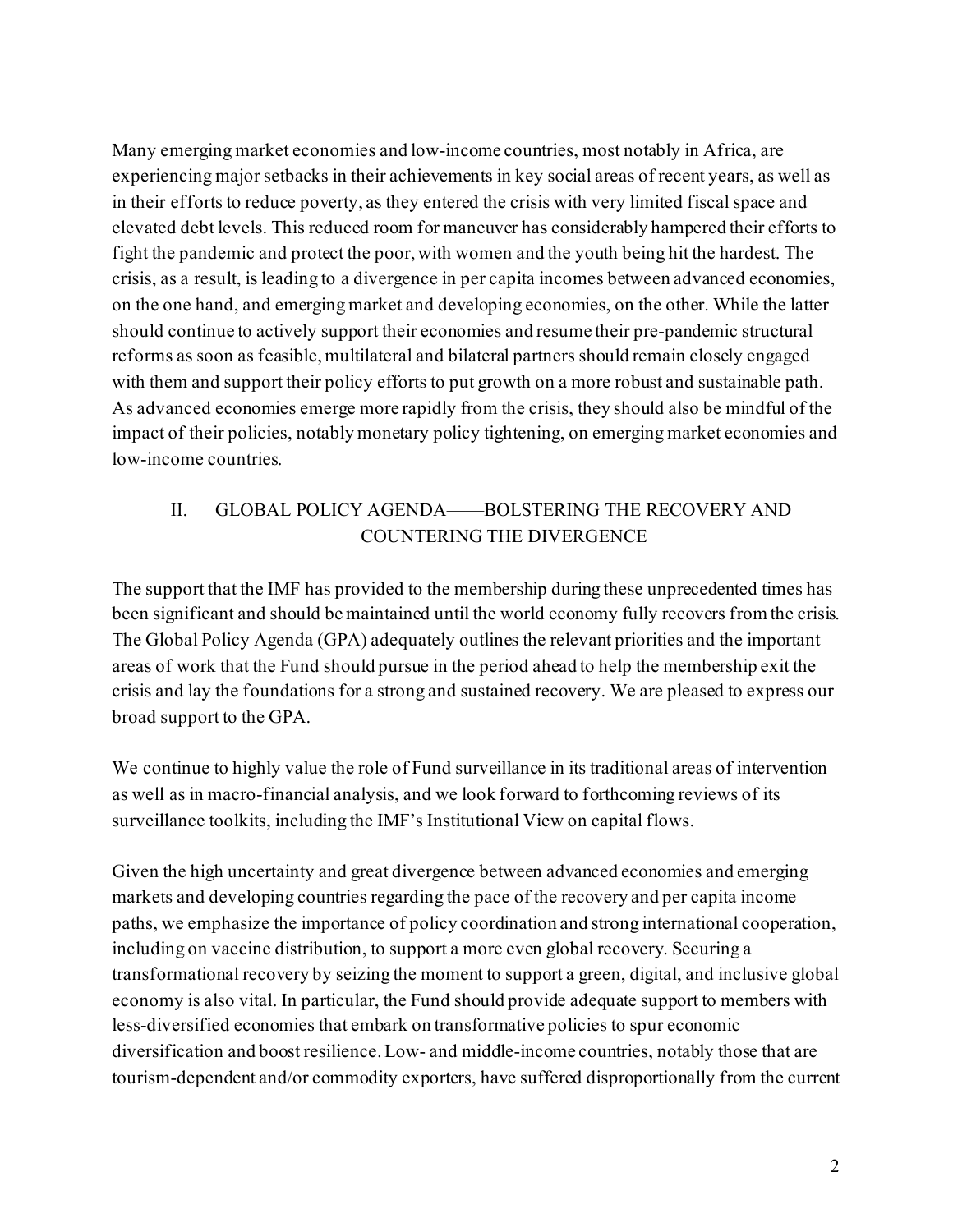crisis. These countries will require a tailored approach of Fund support that takes into account their specific circumstances and needs.

Ensuring that the membership can access adequate financing to finance their recovery efforts is crucial. Significant resources will also be needed to narrow the convergence gap and enable lowincome countries to invest in priority expenditures in the areas of health, education, basic infrastructure, and social protection while preserving macroeconomic stability. Boosting domestic resources through enhanced domestic revenue mobilization is needed to create the fiscal space necessary to tackle these challenges as well as invest in digital transformation. In this regard, efforts should include promoting progressive taxation, making progress on the agenda of international taxation, and addressing illicit and tax-avoiding financial flows. It will also be critical for the international community to contribute to the massive resources required to achieve the SDGs which are to experience major setbacks due to the pandemic. We call on the IMF to continue to support the development agenda, in line with its mandate.

We welcome the temporary increases in access limits for emergency and medium-term support by the Fund to its low-income members under the Poverty Reduction and Growth Trust (PRGT) and hope that such changes could be extended, with a view to aligning them more permanently with those under the General Resource Account (GRA). Exploring more permanent reforms of the PRGT towards a substantial increase of its lending capacity, commensurate with the needs of LICs in the post Covid-19 era, should be a key priority. We welcome the broad support expressed by the membership for a new SDR allocation and we strongly advocate for a voluntary channeling of SDRs from advanced economies to support the recovery efforts of low-income countries, including by scaling up PRGT loan resources. We would also welcome the Fund to explore alternative options to increase its concessional resources, including continued bilateral contributions and internal sources of financing.

The current initiatives to address debt vulnerabilities and secure debt service relief, including the G20 Debt Service Suspension Initiative (DSSI) and the IMF's assistance under its Catastrophe Containment and Relief Trust (CCRT), are helping ease financing constraints and free up limited resources for urgent needs. However, an effective participation by private creditors to the G20's Common Framework is key to the success of the initiative, which should be made operational as swiftly as possible. A constructive dialogue with credit rating agencies to prevent unduly downgrades of debtor countries set to benefit from the Common Framework is also warranted.

Providing the necessary technical assistance to the membership, despite the significant challenges of the moment is crucial and is particularly vital for fragile and conflict-affected countries and small developing states. We urge the IMF to scale up its capacity development assistance to these members.